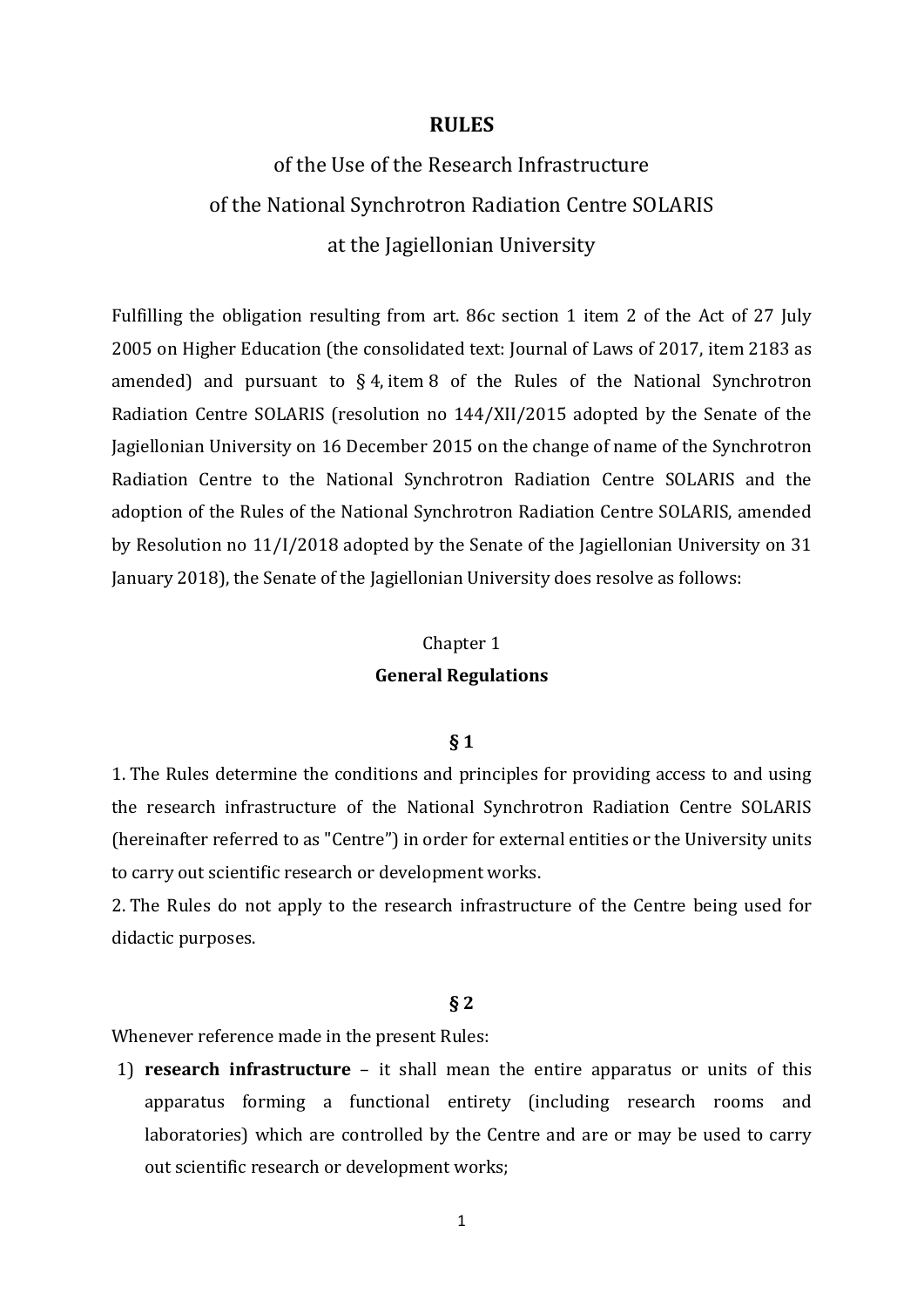- 2) **scientific research or development works** it shall mean scientific research or development works in terms of the act of 30 April 2010 on the principles of financing science (consolidated text: Journal of Laws of 2018 item 87 as amended);
- 3) **Director of Centre**  it shall mean the Director of the National Synchrotron Radiation Centre SOLARIS who controls the research infrastructure or another person authorised by the Director of Centre to control the specific research infrastructure;
- 4) **use of the research infrastructure** it shall mean carrying out scientific research or development works with the use of the research infrastructure made accessible by the Centre;
- 5) **terms and conditions of use**  it shall mean the document entitled "Terms and Conditions of Use of the Research Infrastructure" and containing technical information related to making the apparatus accessible, making time proposals for the use of the apparatus, the experimental time and the operation of the Centre, approved by the Director of Centre;
- 6) **external entity** it shall mean legal persons and organisation units which do not have legal personality and which are external to the University;
- 7) **user** it shall mean the person actually performing the activities related to the use of the accessible research infrastructure;
- 8) **research infrastructure operating time** it shall mean the total operating time of the Centre;
- 9) **experimental time**  it shall mean the period of time within which the research infrastructure can be used to carry out scientific research and development works;
- 10) **technical time** it shall mean the period of time within which the research infrastructure is being technically maintained and the users cannot use the research infrastructure to carry out scientific research and development works. This period of time is particularly reserved for operations undertaken to calibrate devices, optimise settings and test new solutions;
- 11) **off time**  it shall mean the period of time within which no measurements with the use of the research infrastructure can be done. This period of time is reserved for operations undertaken to repair and maintain the research infrastructure of the Centre;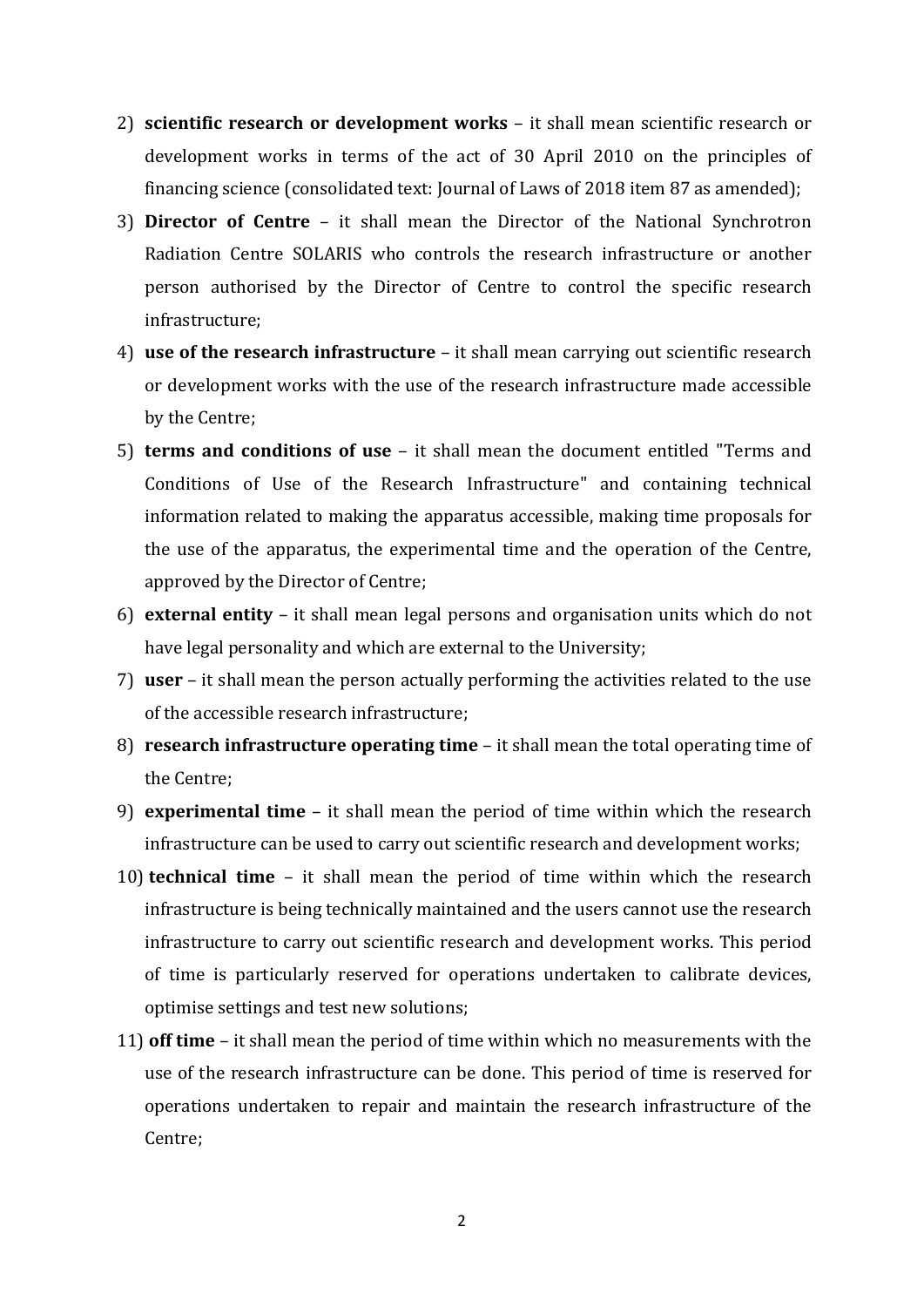- 12) **open access time** it shall mean the period of time within which the research infrastructure is made accessible free of charge based on an open call for proposals;
- 13) **guaranteed time** it shall mean the period of time reserved for external entities who have made an in-kind or financial contribution to the development of the research infrastructure of the Centre or participated in supporting the Centre. The guaranteed time also includes the period of time provided for use to other entities under collaboration agreements;
- 14) **commercial time**  it shall mean the period of time within which the research infrastructure was made accessible for remuneration;
- 15) **proposer** it shall mean a person making a proposal for the grant of open access time;
- 16) **announcement about an open call for proposals**  it shall mean the Director of Centre's announcement published on the Centre website (www.synchrotron.uj.edu.pl) and on the Digital User Office website (www.solarisduo.edu.pl – the announcement is visible after logging in), informing about the possibility to submit proposals for providing access to the research infrastructure within the open access time;
- 17) **intellectual goods** it shall mean the industrial property goods, works, objects of related laws and sui generis protected databases;
- 18) **industrial property laws** it shall mean inventions, utility models, industrial models, trademarks, integrated circuit topographies, cultured or discovered and developed plant varieties and know-how;
- 19) **organisational unit**  it shall mean a department or other inter-faculty, extrafaculty, inter-university and joint units as well as auxiliary and general administrative units of the University.

## **§ 3**

1. The person who exercises the rights and obligations of the University that are related to the use of the research infrastructure is the Director of Centre.

2. To optimise the way in which the users use the research infrastructure, the Director of Centre makes a decision related to the management of its occupancy schedule and its accessibility register.

3. The Director of Centre shall be particularly obliged to:

<sup>3</sup>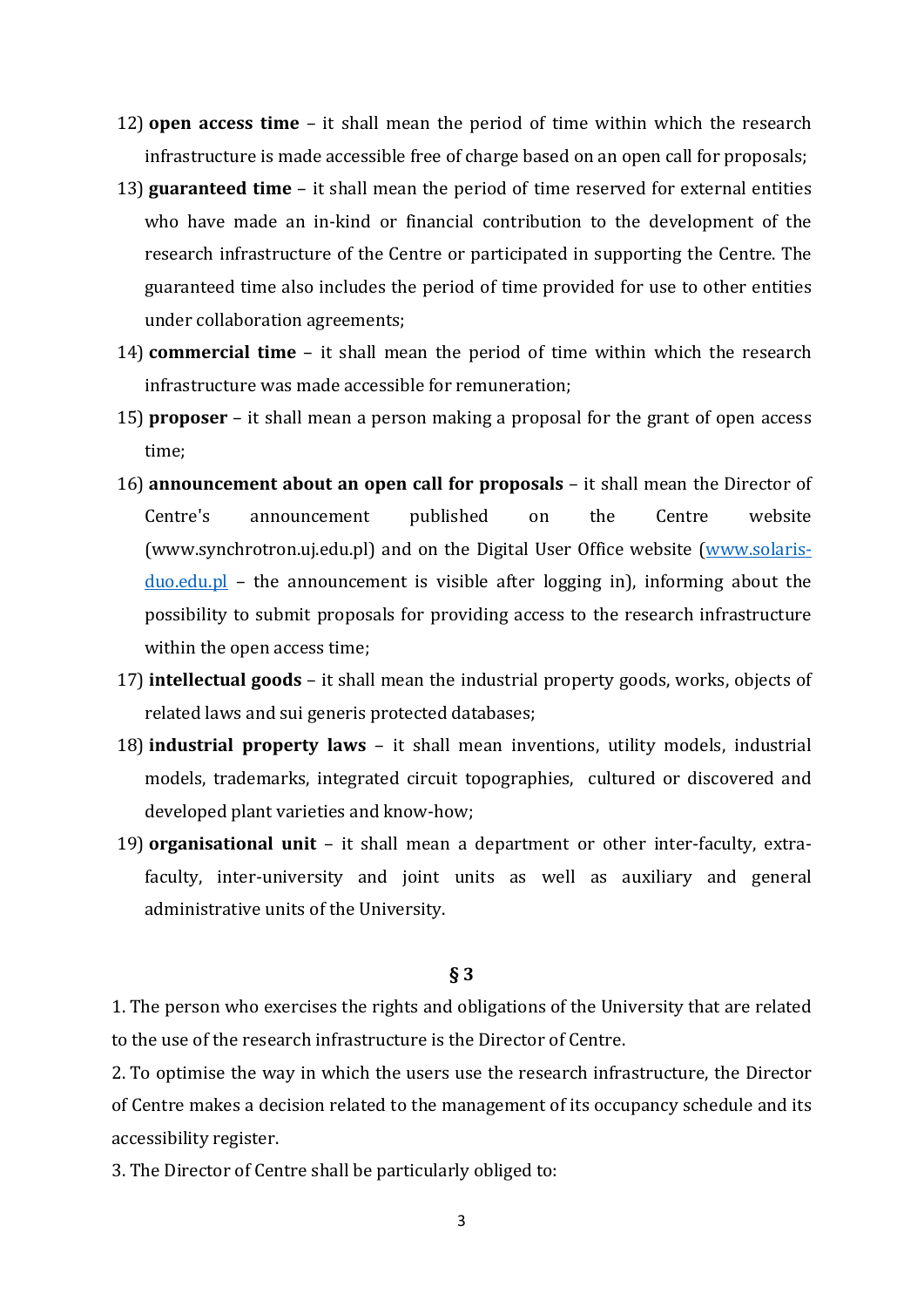1) run the research infrastructure use schedule and a register of access to the research infrastructure;

2) give consent to the use of the research infrastructure;

3) determine rules for the safe use of the infrastructure, including access limitations and requirements for the approval of work involving its use;

4) define and update on an on-going basis the *terms and conditions of use,* particularly including the infrastructure user's responsibilities in the area of safety and organisation of the experiments being performed;

5) take care to properly maintain the research infrastructure, including its technical working order and safety of use;

6) receive notifications about failures of the research infrastructure and undertake actions to restore its technical working order;

7) supervise the way in which the rules specified in the present Rules are being followed;

8) protect the interests of the Centre and the University as far as they are related to the use of the research infrastructure;.

## **§ 4**

1. The Centre shall not provide access to the research infrastructure if:

1) the operations, the purpose or the way in which the scientific research or the development works are carried out do not comply with the law or are prejudicial to the reputation of the Centre;

2) the User who intends to use the research infrastructure to carry out scientific research or development works is not properly qualified or skilled.

2. The Director of Centre may refuse to provide access to the research infrastructure if the scientific research or development works are to involve flammable, explosive, corrosive, radioactive, poisonous or other dangerous materials.

3. The Director of Centre may refuse to provide access to the research infrastructure if there is an above-average risk of its destruction as the predictability of the result or course of scientific research and development works (non-standard works) is significantly limited even when the infrastructure has been used correctly and the due diligence required in the given circumstances has been exercised.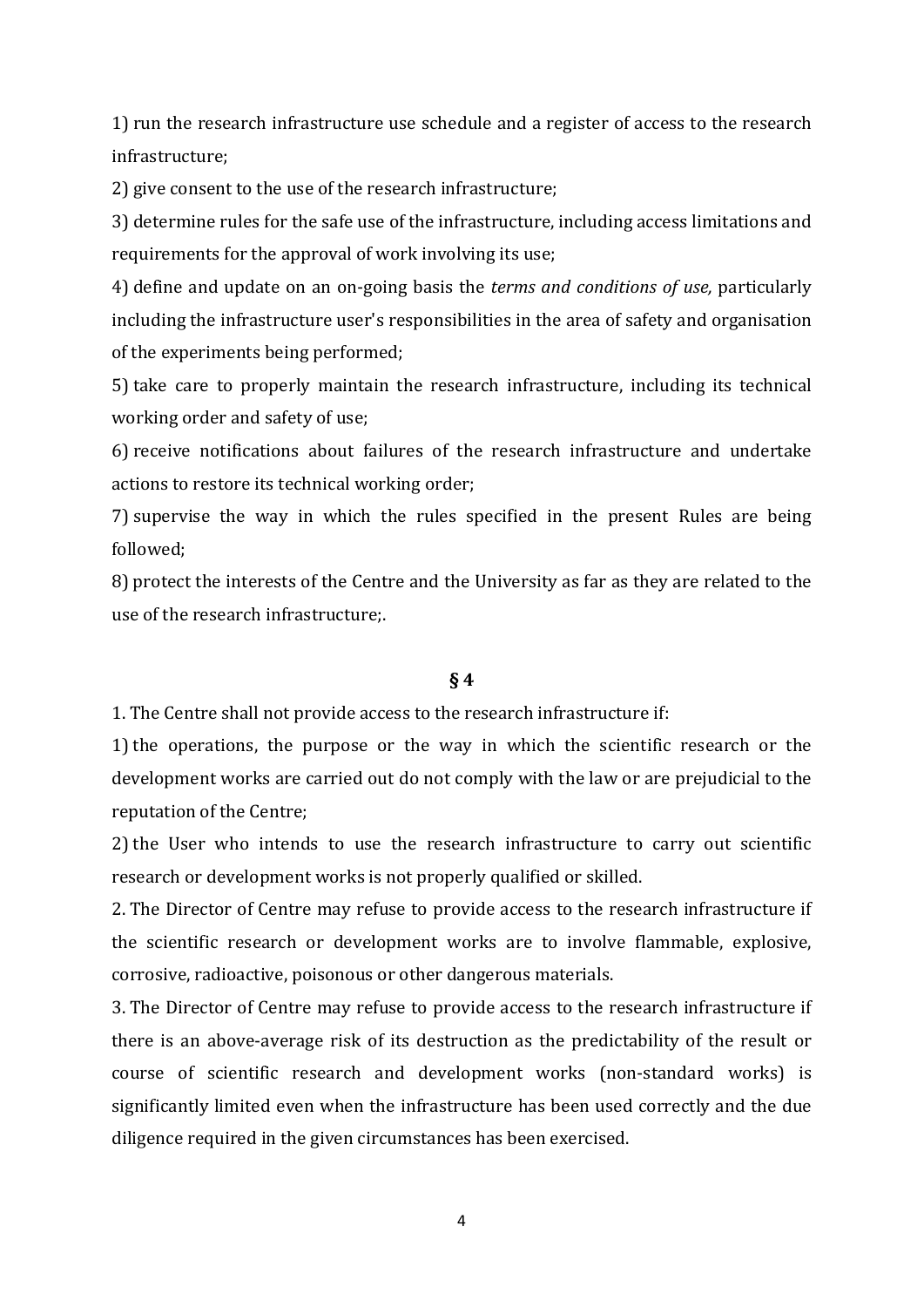**§ 5** 

1. In case when access is provided to the research infrastructure purchased for external funds, provisions of an agreement concluded with an institution financing or cofinancing the purchase of the research infrastructure shall prevail over the provisions of the present Rules.

2. The University Quaestor have to give his/her prior consent for the research infrastructure purchased for the European Union structural funds to be made accessible for remuneration.

3. In case of the research infrastructure co-owned by the University and an external entity, provisions of an agreement establishing the co-ownership shall prevail over the provisions of the present Rules.

#### Chapter 2

#### **Access to Research Infrastructure**

#### **§ 6**

1. The Centre shall make the research infrastructure accessible to the Users in compliance with procedures defined by the time of access to the research infrastructure.

2. The research infrastructure operating time is divided into the experimental time, technical time and off time. The experimental time is divided into the open access time, guaranteed time and commercial time. The below chart presents the division of the access time: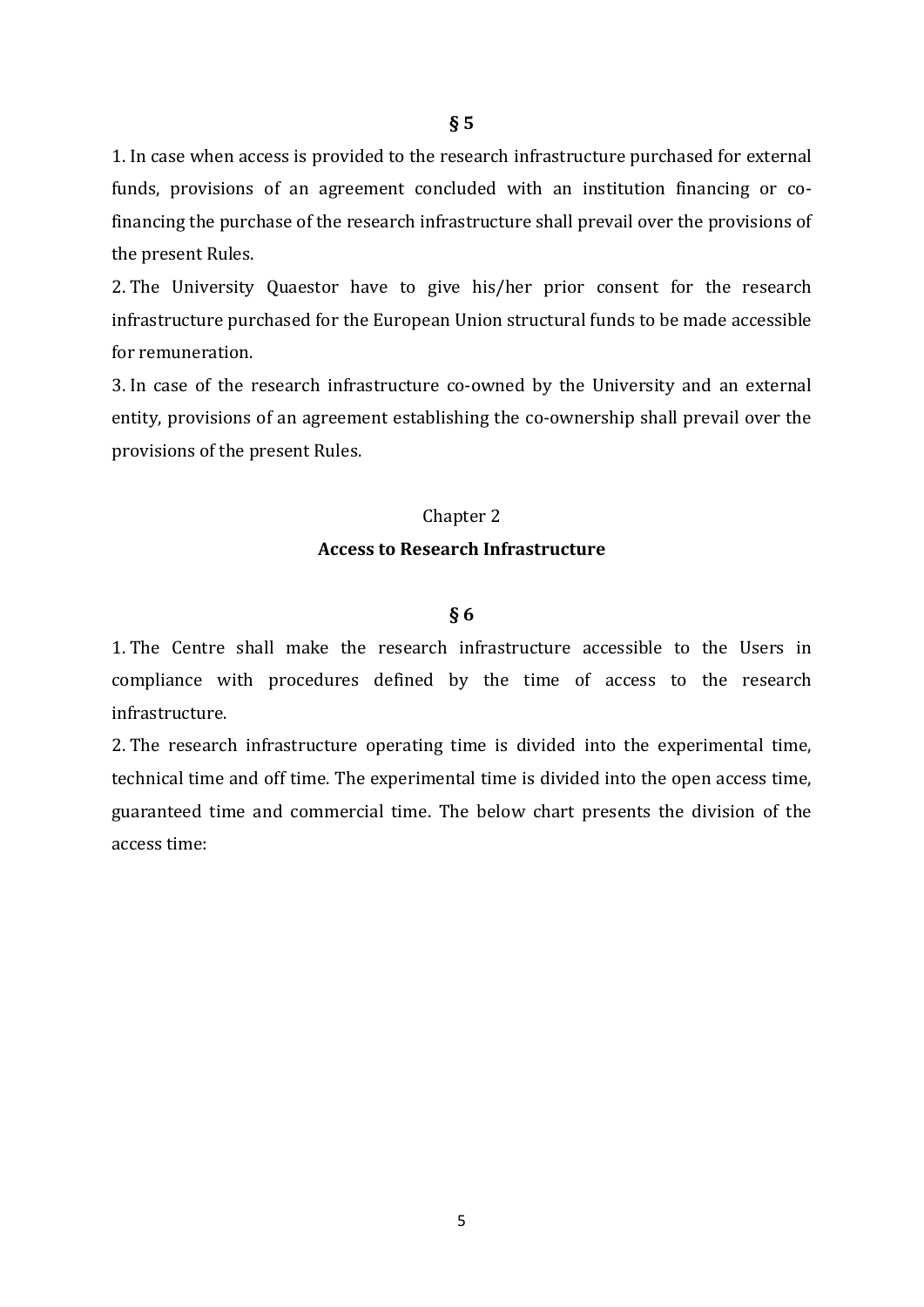

3. The Director of Centre shall approve the research infrastructure operating time schedule, including the allocation of time units to its types, under the assumption that the objective is to maximise the experimental time.

#### **§ 7**

1. Users may use the research infrastructure within the experimental time.

2. Whenever an open call for proposals is announced for the open access time, the Director of Centre shall determine the time limit to be used by proposers coming from entities which do not have their seat or branch in Poland.

3. The Director of Centre may decide to increase the limit referred to in section 2 in case when the number of positively evaluated proposals from users coming from entities having their seat or branch in Poland does not allow to fully use the open access time.

### **§ 8**

In case when the purchase of the research infrastructure has been co-financed or the research infrastructure has been maintained or operated by an external entity, the percentage share of the guaranteed time within the experimental time for the specific research infrastructure for the financing institution shall be defined by the agreement concluded by the University and the given co-financing institution.

Chapter 3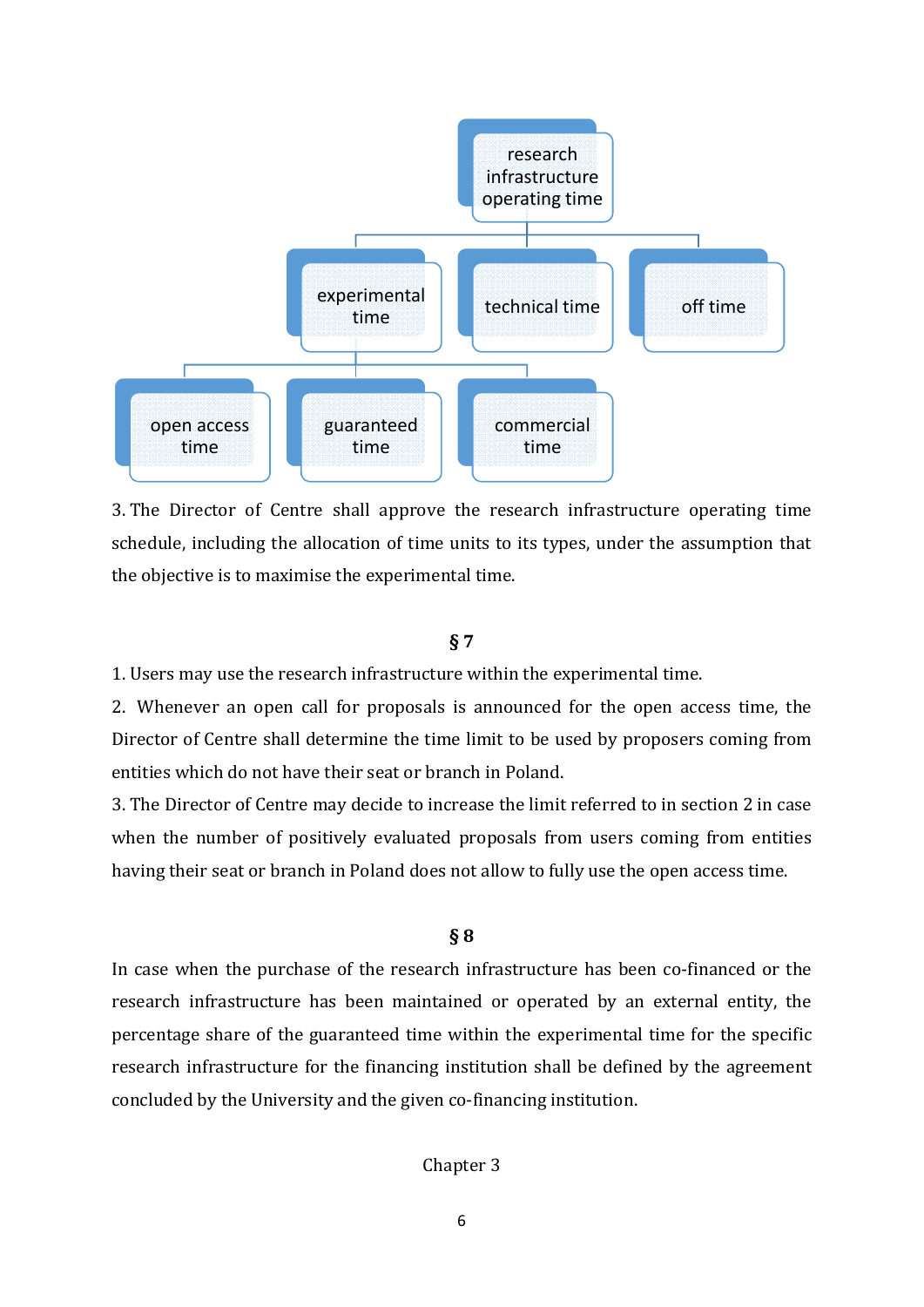#### **Open access Time**

#### **§ 9**

1. The method and the detailed principles and procedures to be followed while submitting a proposal for the open access time shall be defined in the *terms and conditions of use* or each time on an individual basis in the announcement on an open call for proposals.

2. The research infrastructure shall be made accessible to proposers within the open access time on an equal access basis to all entities, with due regard to the limits indicated in § 7 section 2 and 3.

3. The proposal for the grant of open access time shall be evaluated by the commission referred to in § 10 of the present Rules only if the user has accepted *the terms and conditions of use* and submitted the proposal through the dedicated platform or a different procedure approved by the Director of Centre.

#### **§ 10**

1. The proposals submitted by the proposers during an open call shall be evaluated by the Scientific Commission appointed by the Director of Centre.

2. Based on the proposal evaluation, the proposers shall be granted research time for the specific research infrastructure.

#### **§ 11**

The intellectual goods and the industrial property goods produced by the external entities within the open access time shall continue to be the intellectual property of the external entities unless otherwise specified in other resolutions included into an agreement concluded between the University and the external entity.

# Chapter 4

# **Proprietary Time**

# **§ 12**

1. The Centre may make the research infrastructure accessible to an external entity for remuneration. The access shall be provided based on the principles specified in this chapter, except for  $\S 4$  and  $\S 5$ .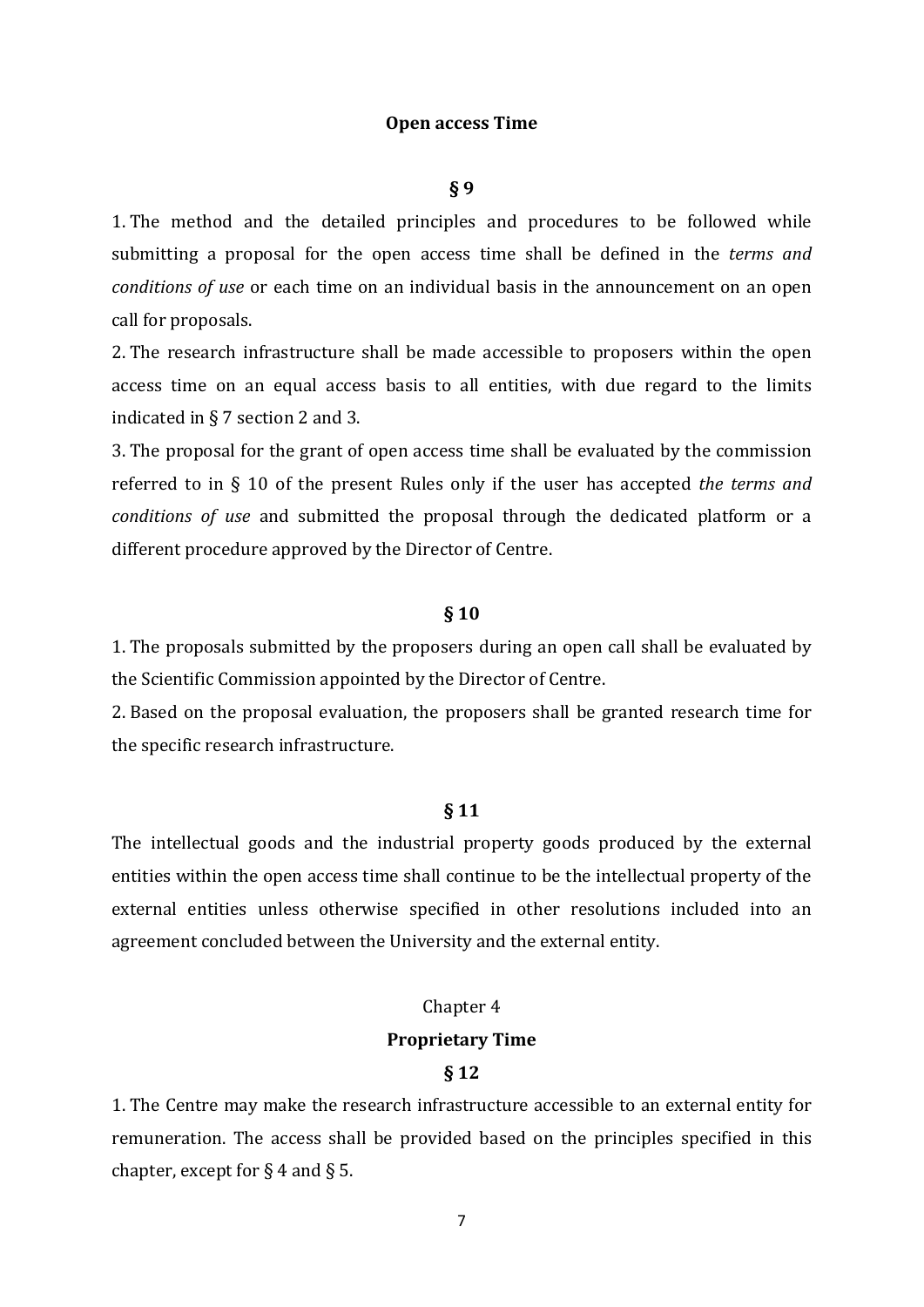2. The access provided to the research infrastructure within the proprietary time window must not collide with the use of the research infrastructure within the open access time or the guaranteed time window.

3. The research infrastructure shall be made accessible to an external entity within the proprietary time window under an agreement following the principles of equal access for all external entities.

#### **§ 13**

The Director of Centre or a person authorised by the Director of Centre makes and updates the research infrastructure list which is controlled by the Centre and which may be made accessible within the proprietary time window.

#### **§ 14**

1. The research infrastructure may be made accessible to an external entity in the following way:

1) the external entity receives the research infrastructure for use within a limited period of time inside the Centre or outside the Centre;

2) the external entity receives the research infrastructure for use within a limited period of time with the aid of a team qualified to carry out research projects.

2. The Director of Centre decides on how the research infrastructure is to be made accessible to the external entity.

3. The Centre may provide scientific research (contracted works) services or other services which do not fall into the scientific research area to an external entity for remuneration and using the research infrastructure in compliance with the rules established by the internal regulations of the University which govern the provision f contracted services.

#### **§ 15**

In case when the research infrastructure is provided to an external entity for use outside the Centre facility within a limited period time, the entity shall be responsible for ensuring its safe transport and, when necessary, also a special transport service while meeting the standards that are required in these circumstances and for returning the research infrastructure with its condition unimpaired. The external entity is also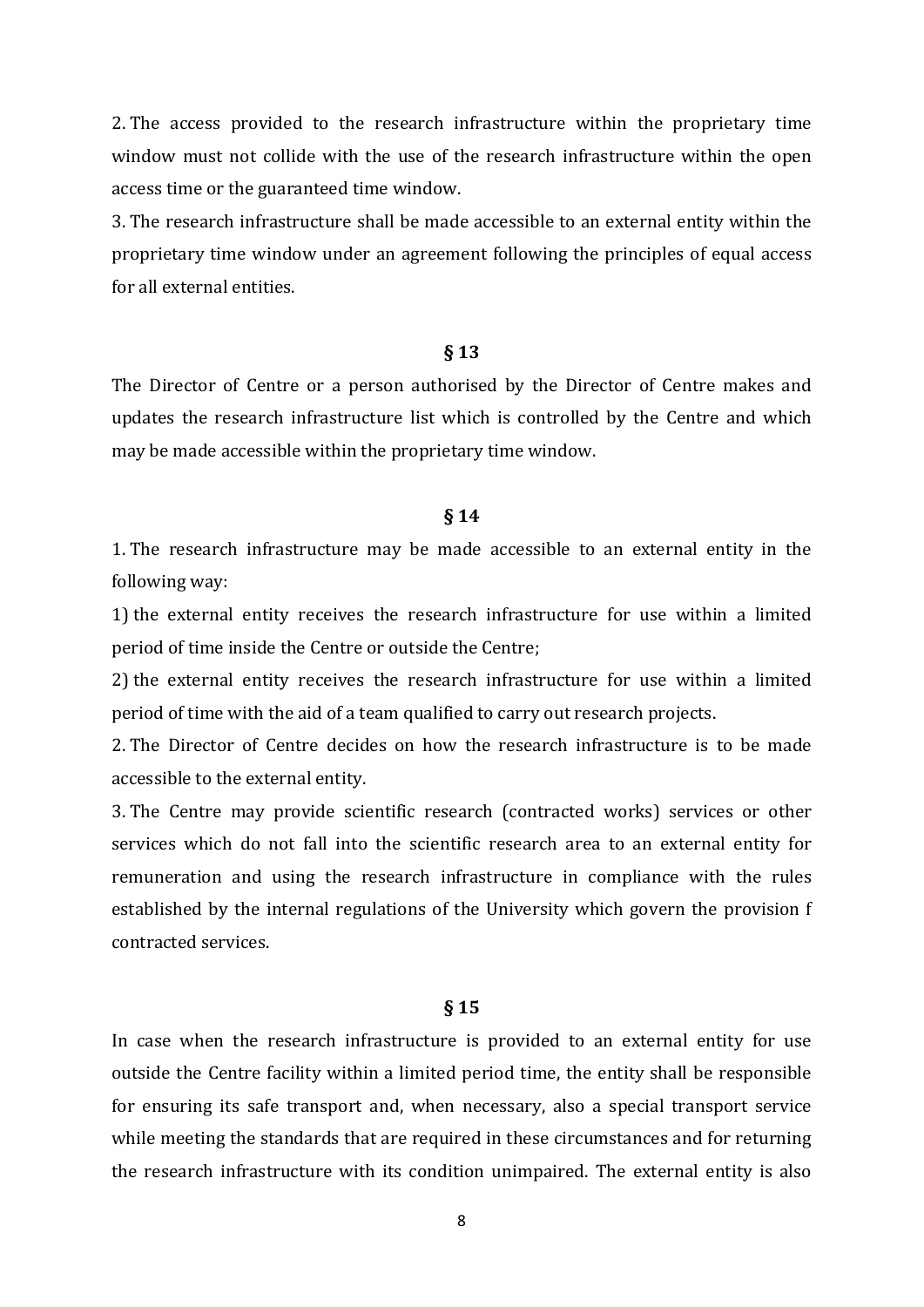obliged to insure the research infrastructure up to the amount of its value for the period of time over which it is used outside the Centre facilities and to provide the Centre with documents confirming the insurance coverage. The insurance documents must be submitted to the Centre before the infrastructure is provided to the external entity for use.

#### **§ 16**

1. The research infrastructure shall be made accessible to an external entity within the proprietary time window under a separate agreement concluded between the University and the external entity or, in the case indicated in  $\S$  14 section 3, according to a contract or written order.

2. The Director of Centre shall be responsible for the preparation and negotiations of the agreement referred to in section 1. CITTRU shall provide support necessary to prepare and negotiate the agreement.

3. The agreement referred to in section 1 should comply with the present regulations.

4. The agreements referred to in section 1 should include non-disclosure agreement.

#### **§ 17**

1. The University may bind the external entity to pay an amount equal to the part of the remuneration (collateral) specified in this agreement and due for making this infrastructure accessible before starting to use the research infrastructure.

2. If the research infrastructure or its element is damaged or destroyed, the University has the right to retain the amount referred to in section 1 by way of compensation. This is without prejudice to the possibility to pursue further amounts in accordance to the rules provided for in the contract or general rules.

3. When the user has finished using the research infrastructure without damaging or destroying the research infrastructure, the University shall credit the amount referred to in section 1 towards the remuneration or return it to the external entity.

#### **§ 18**

1. The external entity shall designate a person responsible for ensuring that the research infrastructure is used correctly and with due care required in the given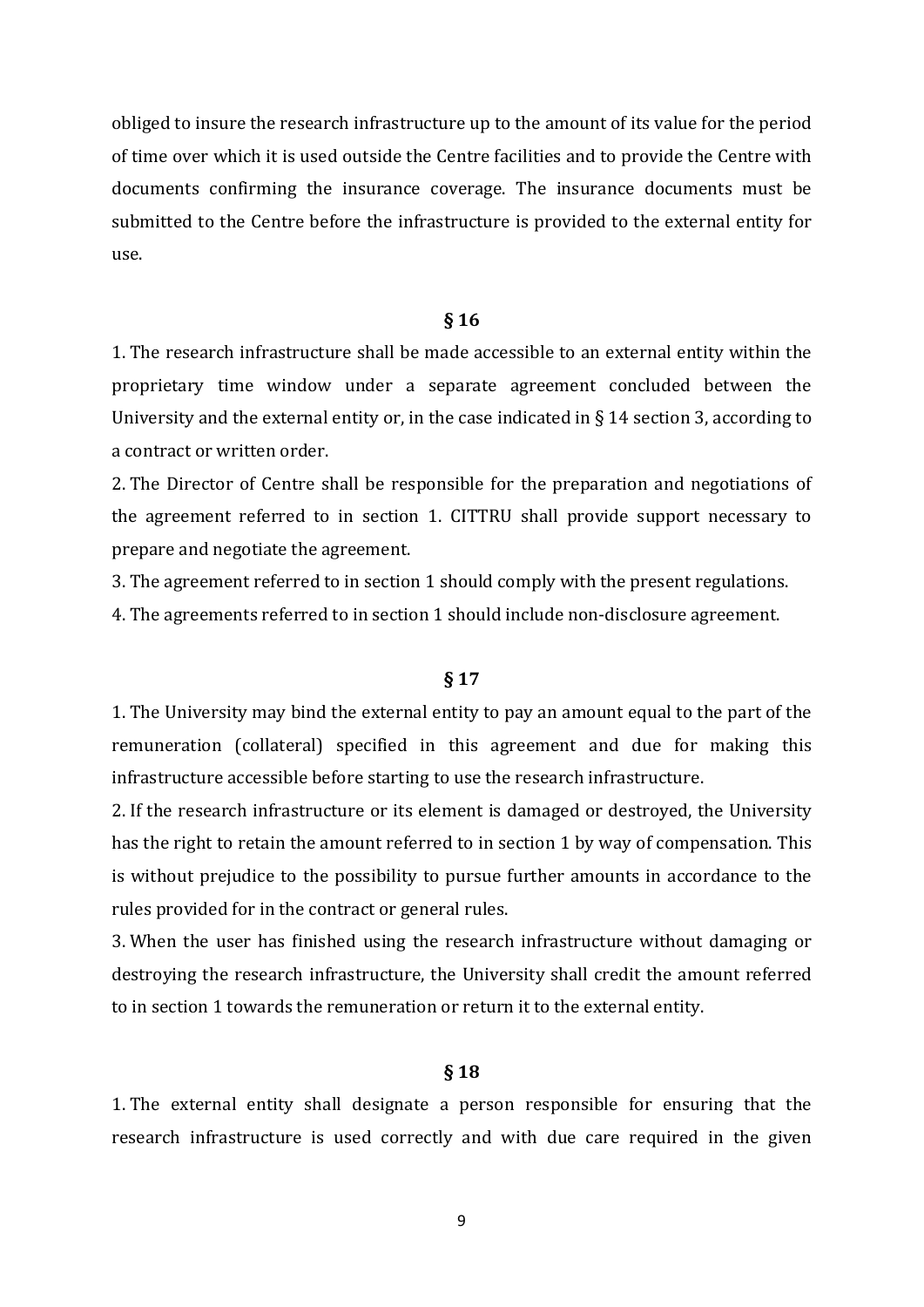circumstances and shall inform the Director of Centre about the users of the infrastructure who have been designated by the entity.

2. The Director of Centre shall designate, from among employees of the Centre, a person (a designated supervisor) responsible for ensuring that the research infrastructure is correctly used by an external entity.

# **§ 19**

Before starting to use the research infrastructure, the external entity is obliged to inform an authorised employee of the Centre whether there exists any of the circumstances indicated in § 4 of the present Rules.

#### **§ 20**

The property rights to intellectual goods and industrial goods produced by external entities within the proprietary time are determined in the agreement concluded between the University and the external entity.

# Chapter 5 **Fees Chargeable for the Use of the Research Infrastructure**

#### **During the Commercial Time**

#### **§ 21**

1. The Director of Centre shall be obliged to fill out the research infrastructure accessibility card which contains a price list specifying the fees payable for using every element of the research infrastructure that is made accessible according to the proprietary time and including the calculation of the fees.

2. The information about the research infrastructure which is being made accessible is published on the Centre website.

3. The research infrastructure access card specimen is an attachment to the present Regulations.

4. The Director of Centre shall provide the research infrastructure access card and the calculation of fees to the University Quaestor for approval.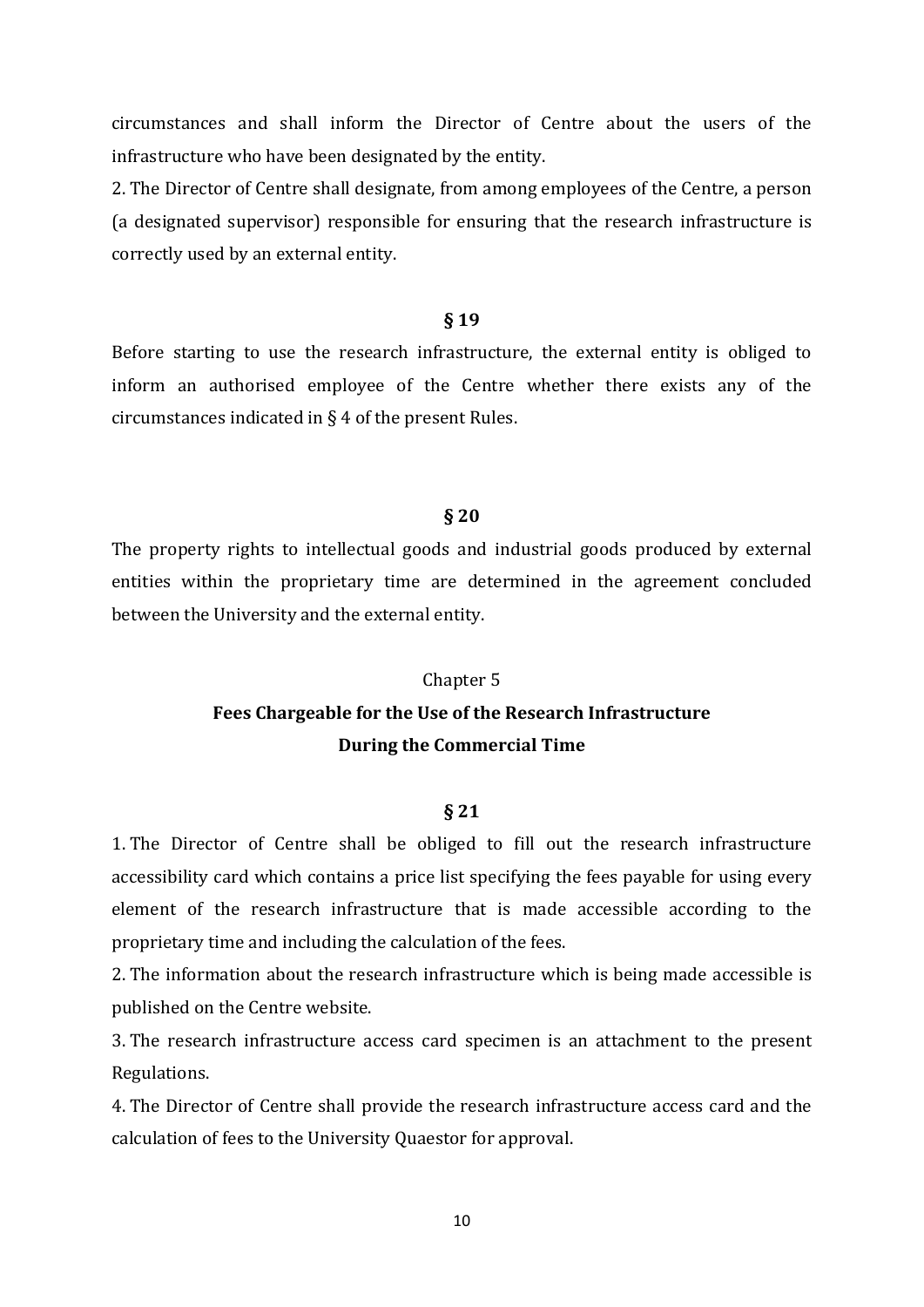1. The Director of Centre fixes the net fees payable for using the research infrastructure according to the internal regulations of the University.

2. In duly justified cases, especially when the price fixed according to the internal regulations of the University differs from market prices, the Director of Centre may, with the consent of the Vice-Rector for Research and the Quaestor of the University, fix a different price for using the research infrastructure.

#### **§ 23**

The Administration of the Centre shall issue a VAT invoice to the external entity according to the concluded agreement or, in the case referred to in § 14 section 3, according to a commission contract or order. If the research infrastructure is made accessible within the proprietary time to other units of the University, an internal note shall be issued

# Chapter 6 **Responsibility**

#### **§ 24**

1. Subject to the provisions of section 2, the user shall be liable in line with general terms for the damages resulting from the destruction, damage or loss of the research infrastructure.

2. If the research infrastructure is used under an agreement with an external entity, the external unit delegating the user shall be liable for the damages which are referred to in section 1.

#### **§ 25**

The University shall not be liable for any damages resulting from the use of the research infrastructure when used not in compliance with the present Regulations or with the research infrastructure access agreement.

**§ 26**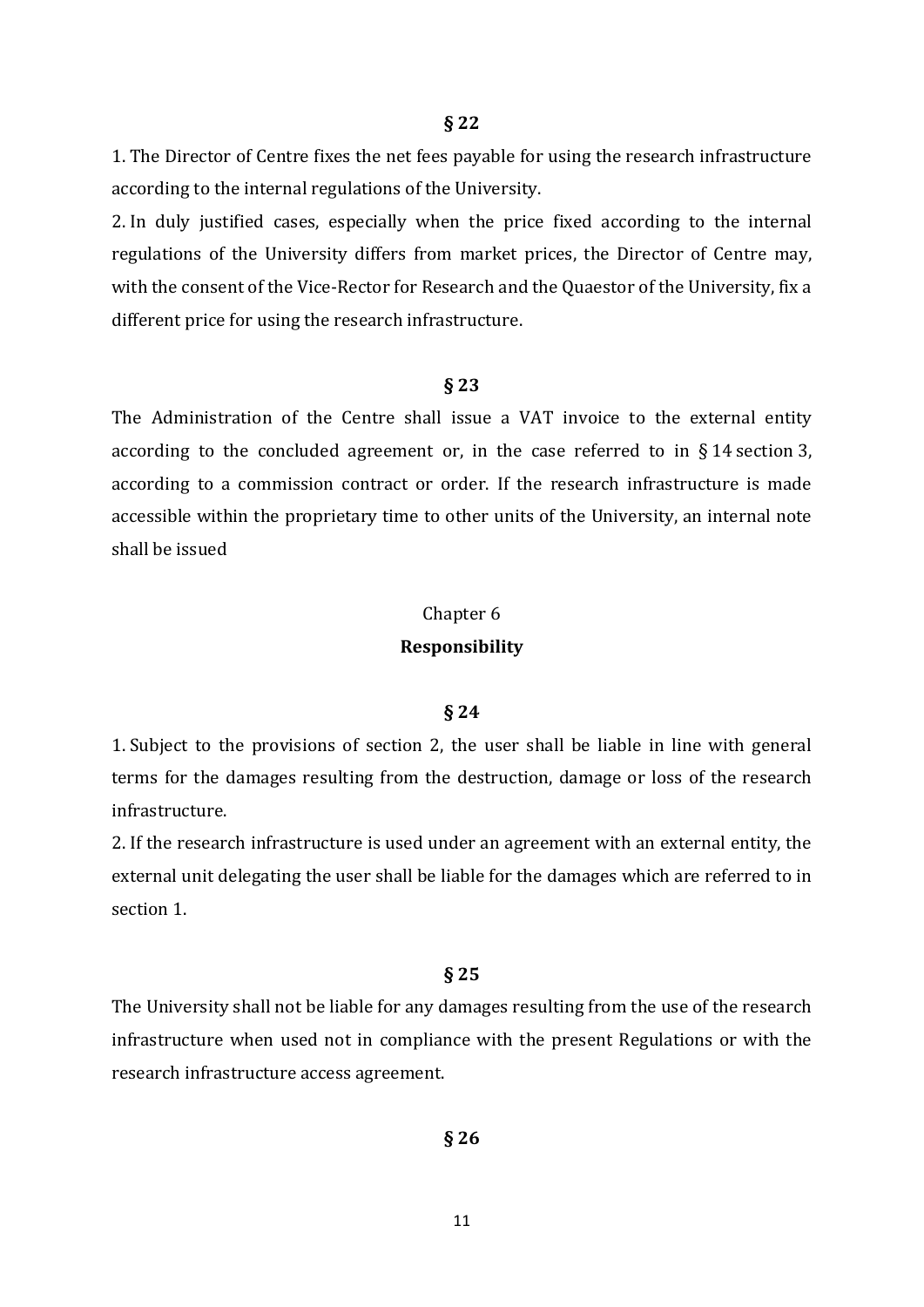The University shall not be liable for the damages caused by those failures of the research infrastructure, including software and power failures, which were not caused by the actions or omissions of the University.

# **§ 27**

The University shall not be liable for the files or other materials which have been produced by the user while using the research infrastructure and abandoned by the user of the infrastructure, particularly in case of their loss or disclosure or when third parties have become familiar with them.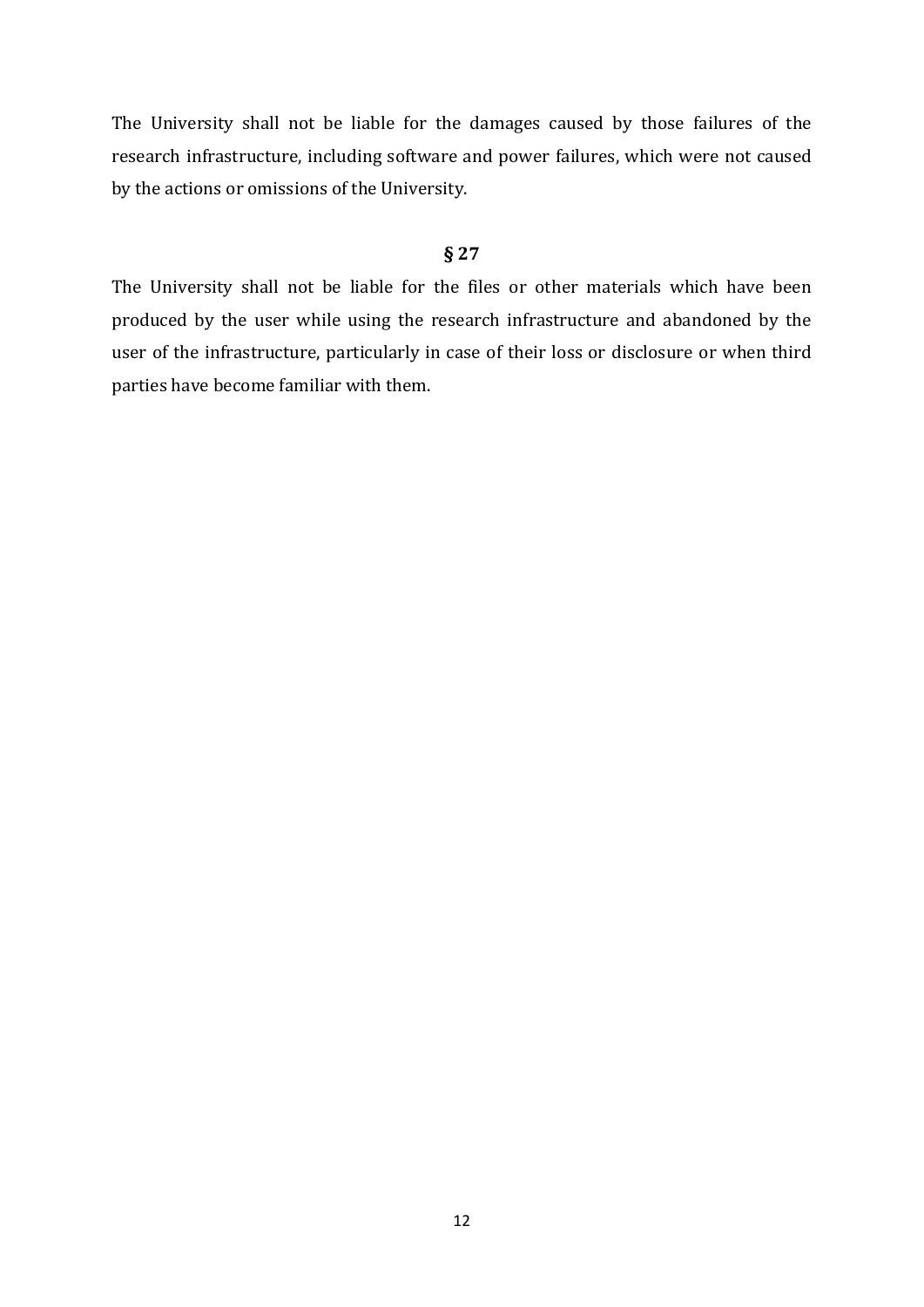# Chapter 9

# **Final Provisions**

# **§ 28**

1. The detailed obligations of the user of the research infrastructure shall be defined in the *terms and conditions of use*.

2. Decisions concerning the matters not covered by the present Rules shall be made by the Rector or a duly authorised Vice-Rector.

3. Subject to mandatory legal regulations, the matters not covered by the present Rules or by the *terms and conditions of use* shall be governed by: the Intellectual Property Management and Commercialisation Rules in the Jagiellonian University (Resolution no 102/VI/2015 adopted by the Senate of the Jagiellonian University on 24.06.2015) and the Ordinance no 16 of the Rector of the Jagiellonian University of 09.02.2015 on the performance of works outsourced to the Jagiellonian University by external entities.